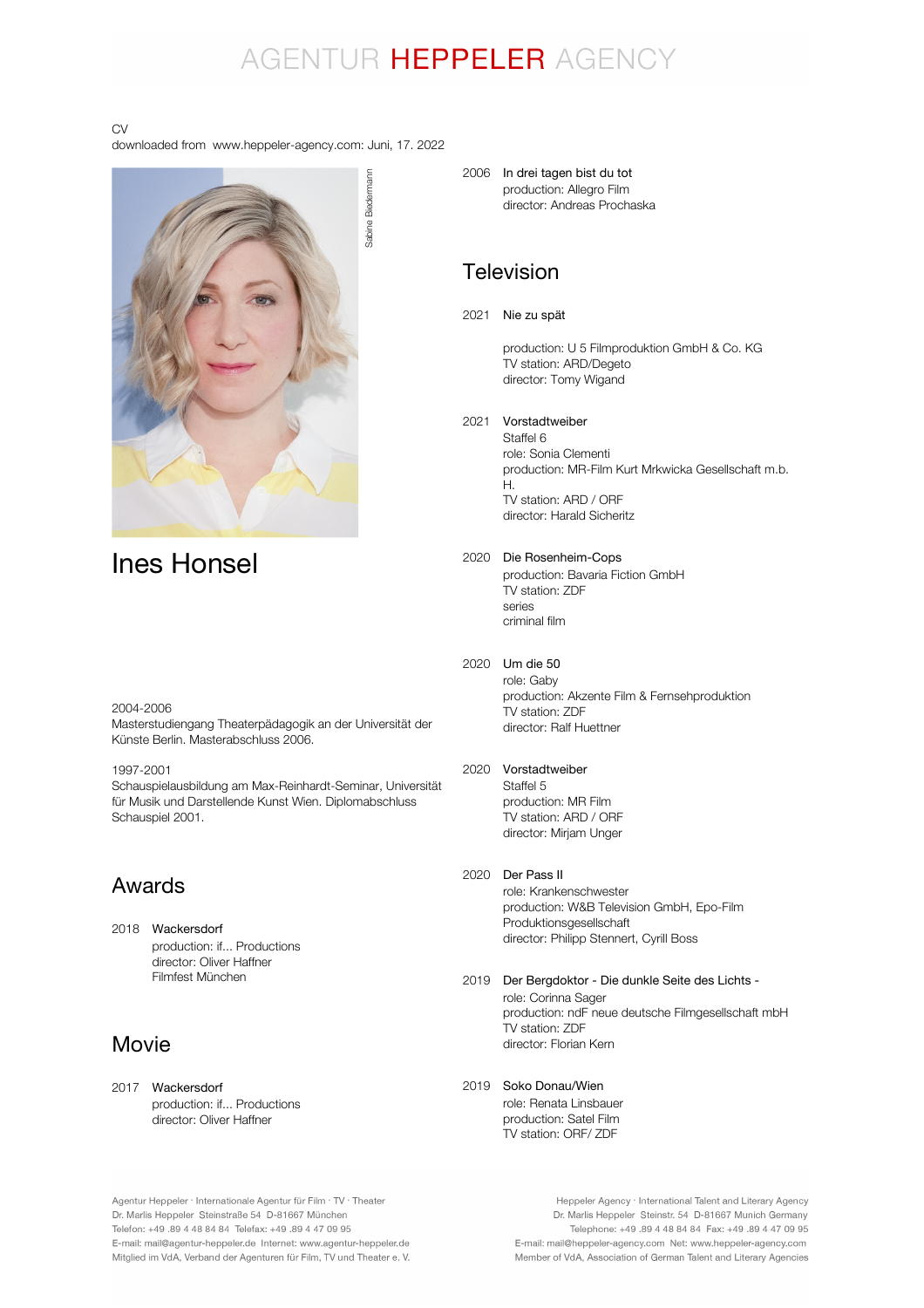# Ines Honsel

CV

- 2019 Walking on Sunshine role: Georgette Hoffinger production: Dor Film TV station: ORF director: Andreas Kopriva 2019 Vorstadtweiber role: Sonia Clementi production: MR Film TV station: ARD / ORF director: Harald Sicheritz, Mirjam Unger 2018 Walking on Sunshine production: Dor Film TV station: ORF director: Andreas Kopriva 2018 Vorstadtweiber role: Sonia Clementi production: MR Film TV station: ARD/ ORF director: Harald Sicheritz, Mirjam Unger 2017 Schnell ermittelt production: MR Film TV station: ORF director: Gerald Liegel 2017 Soko Donau/Wien (2017) production: Satel Film TV station: ORF/ ZDF director: Erhard Riedlsperger 2016 Fanny und die geheimen Väter production: Hager Moss
- director: Mark Monheim 2016 Soko Kitzbühel production: Beo Film TV station: ORF

TV station: ARD

- director: Gerald Liegel 2016 Hubert und Staller
- production: Entertainment Factory TV station: ARD director: Erik Haffner
- 2015 Wenn du wüsstest, wie schön es hier ist production: Graf Film TV station: ORF, ARTE director: Andreas Prochaska
- 2014 Spuren des Bösen production: Aichholzer Film TV station: ORF, ZDF director: Andreas Prochaska
- 2007 Zodiak production: MR Film TV station: SAT 1 director: Andreas Prochaska
- 2005 Vier Frauen und ein Todesfall TV station: ORF director: Andreas Prochaska
- 2004 Kommissar Rex production: Mungo Film TV station: ORF director: Andreas Prochaska
- 2003 Lovers Campus director: Wolfgang Muhr

## **Theater**

- 2020 Frau Süss und Frau Salzig theater: dasVinzenz, Theater HochX u.a. director: Andrea Kilian
- 2020 Ihr werdet euch wundern Eine Revue des Eine Revue des Scheiterns theater: TamS Theater München director: Anette Spola, Lorenz Seib Scheiterns
- 2018 Regentänzerinnen brauchen keine Regenjacke -2020 theater: HochX u.a. director: Sabine Kolbe
- 2018 FAUST in der STUBE theater: Faust-Festival München
- 2017 Die Affengruppe ist gar nicht vorgekommen theater: TamS Theater München director: Annette Spola, Lorenz Seib
- 2016 POP UP Stories -2020 Soloprogramm mit Musik theater: TamS Theater, Landestheater Schwaben Memmingen u.a. director: FRAIN Productions
- 2015 Die acht Frauen theater: Ensemble : Porcia director: Dora Schneider
- 2014 Brandstifterei nach Biedermann und die Brandstifter theater: TamS Theater München director: Lorenz Seib
- 2013 Stadt der Hunde theater: Hundsturm Volkstheater Wien director: Dora Schneider